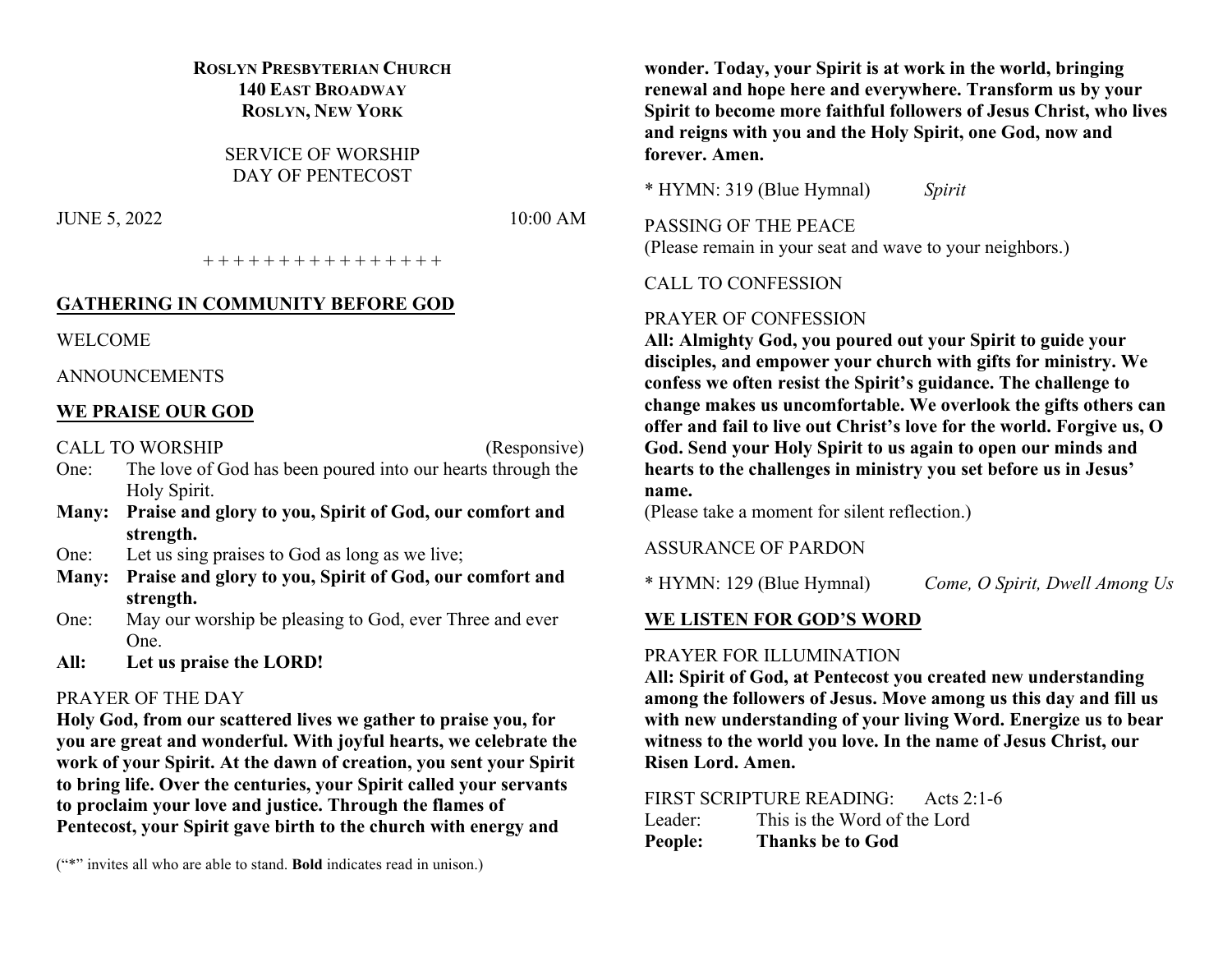## SECOND SCRIPTURE READING: Ezekiel 37: 1-14

Leader: This is the Word of the Lord

## **People: Thanks be to God**

| MESSAGE | Dry Bones | Rev. Dr. Marjory J. Roth |
|---------|-----------|--------------------------|
| ANTHEM: | Dry Bones | The Delta Rhythm Boys    |

## **CELEBRATION OF THE LORD'S SUPPER** (see insert)

## **WE RESPOND IN WORD AND DEED**

## SHARING OF JOYS AND CONCERNS FOR PRAYER

#### PRAYERS OF THANKSGIVING AND INTERCESSION Responses to *Wind of the Spirit*:

**Enliven us and renew our faith. Enliven us and renew our energy. Enliven us and give us new understanding. Enliven us and bring healing and peace.**

## OUR LORD'S PRAYER

\* HYMN: 130 (Blue Hymnal) *Let Every Christian Pray*

CALL TO OFFERTORY (We are not passing the offertory plate; please leave your donation in the offering plate as you leave.)

## \* PRAYER OF DEDICATION

**Spirit of grace and power, bless the gifts we offer today so that they may accomplish surprising things in Jesus' name. Equip each of us, and all of us together, to proclaim the Good News with grace and power in ways we have not yet dreamed possible. Amen.**

## \* DOXOLOGY

*Praise God, from whom all blessings flow; Praise him, all creatures here below; Praise him above, ye heavenly host; Praise Father, Son, and Holy Ghost. Amen.*

CHARGE AND BLESSING

DISMISSAL *Go Now in Peace*

## **POSTLUDE**

## **THE WORSHIP IS OVER, LET THE SERVICE BEGIN**

Rev. Dr. Marjory J. Roth Pastor<br>Dr. Gary de Sesa Directo Dr. Natalie Naylor Clerk of Session Robert Gilmore Treasurer

Director, Ministry of Music

Kita de Sesa is our Soprano soloist.

The Flowers today are given to the glory of God and in memory of loved ones by the Barbara Wackenhut Foundation.

Refreshments Host today is Helen Lockman.

## **ANNOUNCEMENTS Important Dates**

# Wed, Jun. 8 10 AM Bible Study In Person at Church Sun, Jun. 12 11 AM Church Picnic – North Room

Mon, Jun. 13 7 PM Bible Study via Zoom

Tues, Jun. 21 3 PM Session Meeting

## **PLEASE PRAY FOR**

Emma Steck Dawn and John de Sesa Eddie Balsamo Rev. Stark Jones The Mastrangelo Family **Emily & Dwight Dyer** Cathy and Jason Nelson Rhonda Liss The Stallone Family Sam Rizzo Merrick Randall **Anita Catalanello** Anita Catalanello Casey DeSantis Jeff Lovering Melanie Bailey & Martufi Family Edith Van Raalte Richard and Lynn Cardozo Marie Idone

Families of victims in Ukraine and all the Ukrainian refugees

All who are struggling due to the Coronavirus outbreak And those who are on the front lines helping